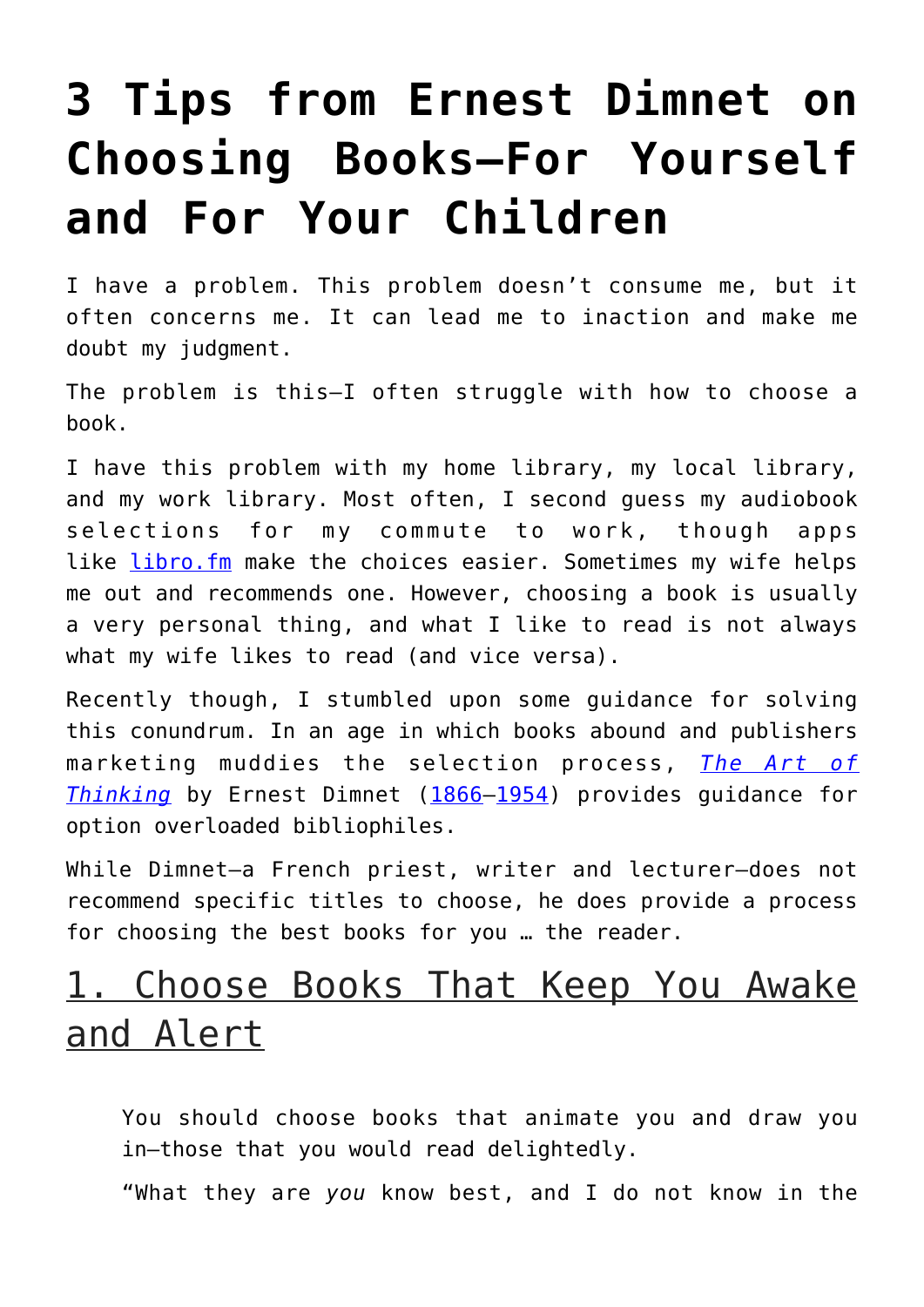least. A book, like a landscape is a state of consciousness varying with readers…read *that* kind of books which you and nobody else know to be thought-productive for you…what books help [you] the best to think?"

## 2. Do Not Read Good Books. Read the *Best* Books

Dimnet reminds us that life is too short to read books that are mediocre and uninteresting.

"This simple recipe is as infallible as good air and food are in physical hygiene. Yet, it is a fact that nineteen out of twenty modern people quake away from it…The notion that masterpieces are boresome school-books interpreted by dull teachers, or examination stuff, is a marvelous product of education….None of the inferior stuff to which our children are treated, while we look on powerless, can ever give them the feeling of elation, nay, the amusement which great books naturally produce. … This is what classics do when they are not killed by those who teach them. … So, if you want to be vitalized into the power of thinking real thoughts, and if you want never to know one dull instant while reading, do what has been done by the best specimens of mankind since there have been books, resolutely leave out whatever is not of the best."

## 3. Avoid Mental Lozenges

Read books that stand the test of time and are not just short-lived dopamine hits pushed by publishers.

"[H]ere is an easy recipe. Nobody can twit you with an affection of indifference to the present time if you leave out books which you find are forgotten three months, that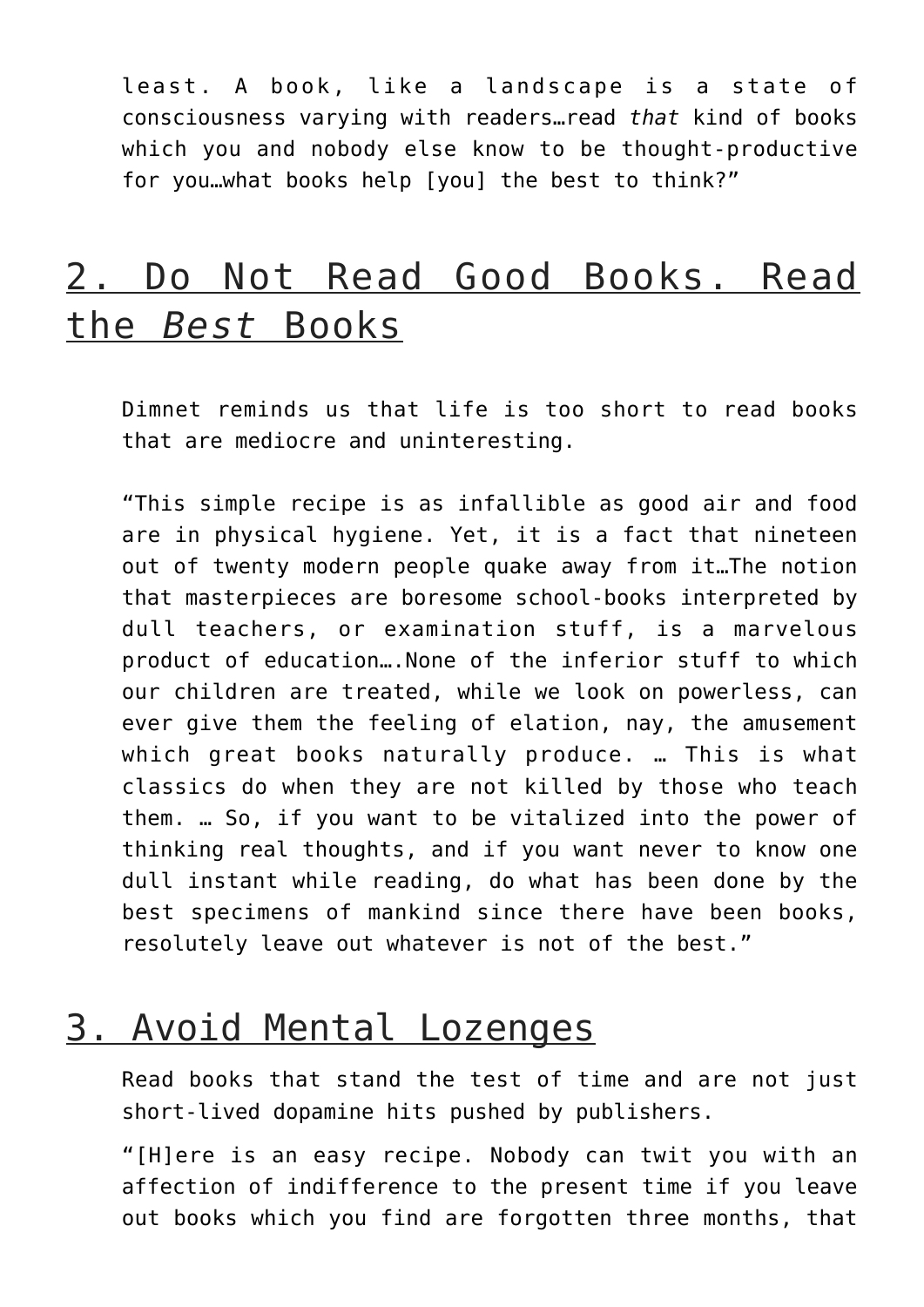is to say, twelve short weeks, after their publication. Do not read those. You will be surprised to see how few there will be left to read…Draw up a list of the American writers whose works published several years ago are still on the shelves where the eye and hand consciously travel. Those are the ones it would be unforgivable to desert, even for the superior reading, but you will see how few they are."

As to how you might consider choosing books for your children, Dimnet has you covered there too:

"Parents anxious to give their children the best of everything should as resolutely pack away trash of all kinds from their reach as if it were poison. It is surprising that intelligent people anxious to do their best should not realize that no book ought to be left in the nursery that is inferior to [Robinson Crusoe](https://www.amazon.com/Robinson-Crusoe-Daniel-Defoe/dp/150329238X/ref=sr_1_4?s=books&ie=UTF8&qid=1529073953&sr=1-4&keywords=robinson+crusoe&dpID=41cKBnp3LTL&preST=_SY291_BO1,204,203,200_QL40_&dpSrc=srch), [The](https://www.amazon.com/Arabian-Nights-New-Deluxe/dp/0393331660/ref=sr_1_4?s=books&ie=UTF8&qid=1529074001&sr=1-4&keywords=the+arabian+nights&dpID=51%252Br8ld4KBL&preST=_SY291_BO1,204,203,200_QL40_&dpSrc=srch) [Arabian Nights,](https://www.amazon.com/Arabian-Nights-New-Deluxe/dp/0393331660/ref=sr_1_4?s=books&ie=UTF8&qid=1529074001&sr=1-4&keywords=the+arabian+nights&dpID=51%252Br8ld4KBL&preST=_SY291_BO1,204,203,200_QL40_&dpSrc=srch) or [Perrault's Fairy Tales.](https://www.amazon.com/Peraults-Classic-French-Fairy-Tales/dp/B00HUW379W/ref=sr_1_2?s=books&ie=UTF8&qid=1529074031&sr=1-2&keywords=perault%27s+fairy+tales) You do not wish your children to be too clever? You do not want them to be like the twelve-year old mature little women of the eighteenth century? Open the window, listen for one instant to the young people's conversation out on the lawn this week-end, and you will be reassured. Only too glad will you be if you can teach them to prefer distinction to vulgarity when they see it."

Why should we listen to Ernest Dimnet you might still ask? Because of rare results. Quoting Joseph de Maistre who was himself intellectually nourished on Racine's verses by his mother as a little child, Dimnet speaks to the impact of choosing books wisely: "His ears, having thus early drunk in such nectar, ever after rejected sour stuff."

Our culture is full of sour stuff. We could all use a little bit more nectar.

—

*Dear Readers,*